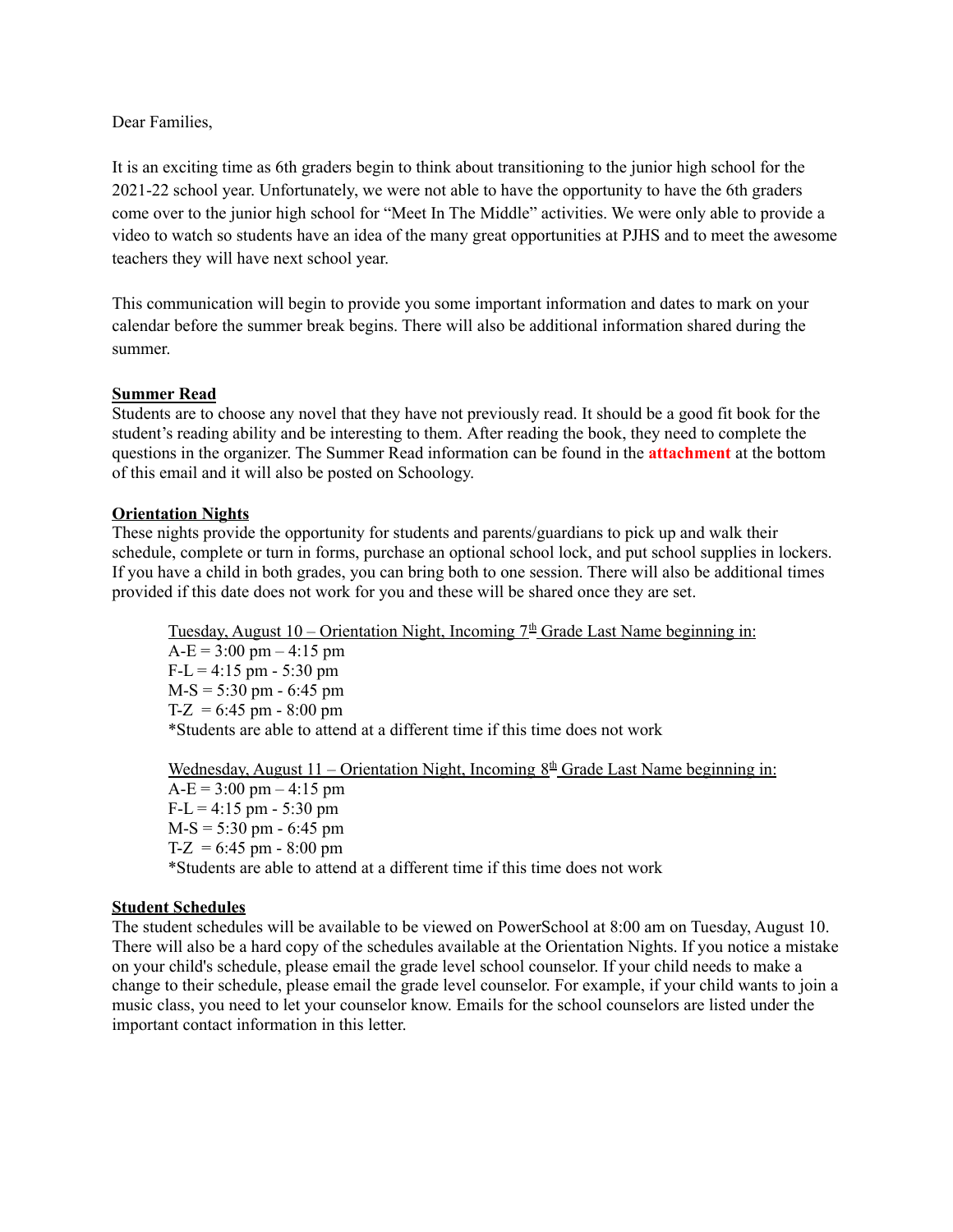### **PJHS School Day**

- 1. The building is open for student arrival at 7:15 am and students will wait in the auxiliary gym until being dismissed at 7:30 am to go to their lockers and first period class. The first period class begins at 7:50 am.
- 2. Students are dismissed from school at 2:45 pm.
- 3. The school day is divided into seven different 47 minute class periods and a 30 minute lunch. Each student will have the four content area classes for the entire school year, health and physical education for one semester each, and then their two electives. All students end their day with a 25 minute Academic Options period that is designed for students to be reading silently or for teachers to provide extra academic support to students.
- 4. The junior high school is very similar to HPI in how our students are divided up into four different teams consisting of one teacher in these core content areas: English/Language Arts, Math, Science, and Social Studies.
- 5. There are three lunch period times in the schedule and the lunch time for each student is determined by the team they are on. Requests for a specific student lunch period will only be made for a documented medical condition.

# **School Start Date**

The PJHS school year begins with a staggered start to provide the students to be in the building with just one grade level for one day. The 8th student leaders will help lead activities for the 7th grade students on their first day of school on Wednesday, August 18. These activities will help to welcome the students to PJHS and also get to know older students that will continue to help and support them throughout the school year.

- Tuesday, August  $17 = 8$ th grade only
- Wednesday, August  $18 = 7$ th grade only
- Thursday, August  $19 =$  Both grade levels

# **School Supply List**

An **attachment** is included for the 2021-22 School Supply Lists. These are general supply lists for each content area and teachers will inform students during the first week of school if any additional supplies will be needed

# **Important Contacts**

- 7th grade School Counselor Mr. Tom Przybylski [tprzybylski@perrysburgschools.net](mailto:tprzybylski@perrysburgschools.net)
- 7th grade Assistant Principal Dr. Chad Warnimont [cwarnimont@perrysburgschools.net](mailto:cwarnimont@perrysburgschools.net)
- 8th grade School Counselor Mrs. Andrea Monheim [amonheim@perrysburgschools.net](mailto:amonheim@perrysburgschools.net)
- 8th grade Assistant Principal Mr. Scott Buker [sbuker@perrysburgschools.net](mailto:sbuker@perrysburgschools.net)
- PJHS Athletic Director Mr. Scott Sorg [ssorg@perrysburgschools.net](mailto:ssorg@perrysburgschools.net)
- Principal Mr. Don Christie [dchristie@perrysburgschools.net](mailto:dchristie@perrysburgschools.net)

# **Summer Office Hours**

The junior high offices (419-874-9193) are closed beginning June 8 and then will reopen on August 2. Please contact the Central Office (419-874-9131) with any questions during that time. The building administrators will also be periodically checking emails throughout the summer.